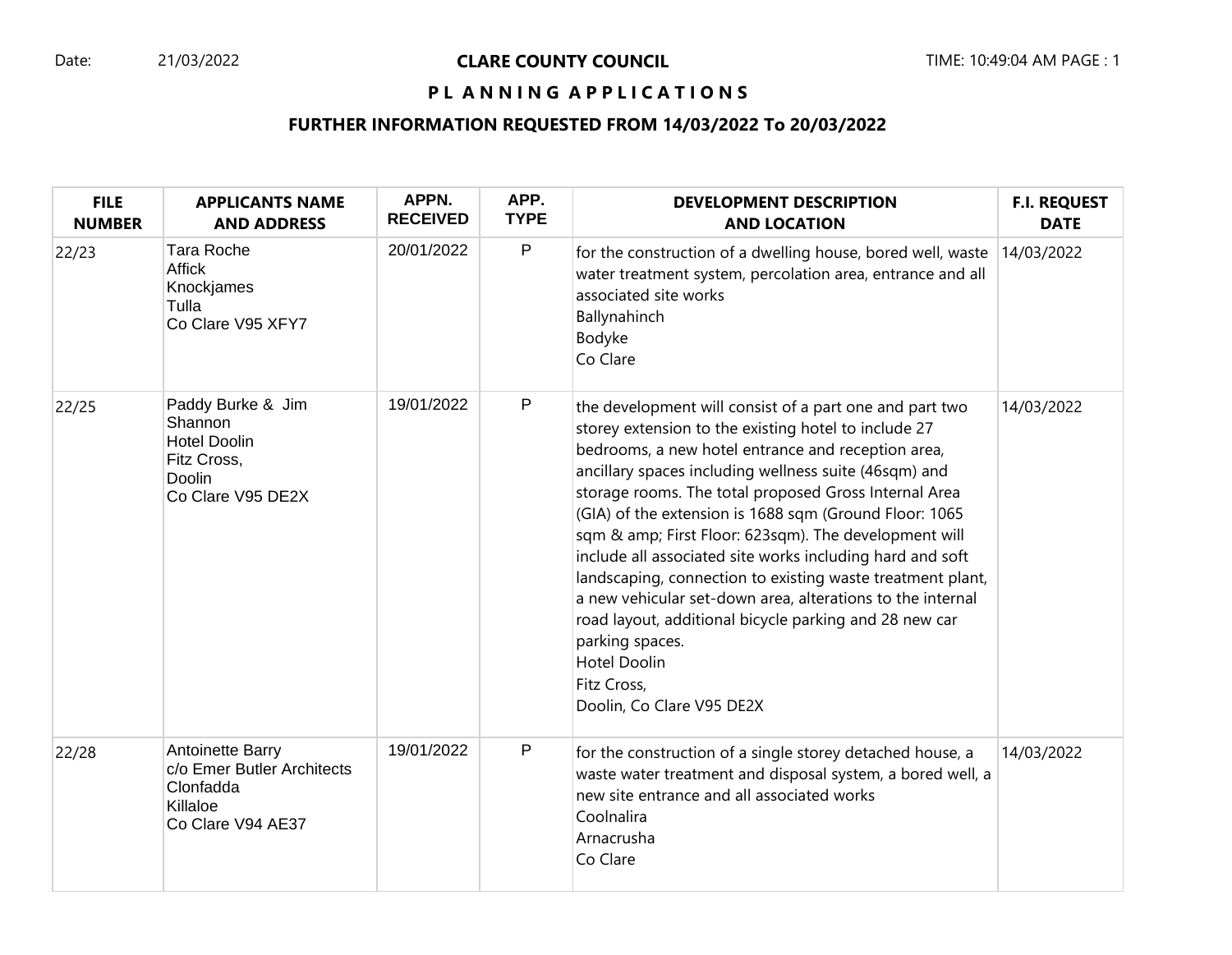## PL ANNING APPLICATIONS

| 22/29 | Joseph Laffan<br>c/o Michael Begley<br>Clonlara<br>Co Clare                                  | 19/01/2022 | P            | to construct dwelling house, garage, waste water<br>treatment system, percolation area, entrance and all<br>associated site works<br>Lisduff<br>Clonlara<br>Co Clare                                                                                                                                                                                                                                                                                                                                                                                                                                                                                                                                                                                                                                                                                                                                                                                                                                                                                                                                                                                                                                                                                                                                                                                                                                                                                                                                                                                                                                      | 14/03/2022 |
|-------|----------------------------------------------------------------------------------------------|------------|--------------|-----------------------------------------------------------------------------------------------------------------------------------------------------------------------------------------------------------------------------------------------------------------------------------------------------------------------------------------------------------------------------------------------------------------------------------------------------------------------------------------------------------------------------------------------------------------------------------------------------------------------------------------------------------------------------------------------------------------------------------------------------------------------------------------------------------------------------------------------------------------------------------------------------------------------------------------------------------------------------------------------------------------------------------------------------------------------------------------------------------------------------------------------------------------------------------------------------------------------------------------------------------------------------------------------------------------------------------------------------------------------------------------------------------------------------------------------------------------------------------------------------------------------------------------------------------------------------------------------------------|------------|
| 22/33 | <b>Lidl Ireland GmbH</b><br>c/o Sean McCarthy, MKO<br>Tuam Road<br>Galway<br><b>H91 VW84</b> | 20/01/2022 | $\mathsf{P}$ | for development on lands at the junction of Clare Road<br>(R458) and Toberteascain Road, Ennis, Co Clare. The<br>proposed development consists of 1) Building A: The<br>provision of a 2,214 sq m single storey discount foodstore<br>including off licence use as well as roof mounted plant and<br>solar panels. (Net retail area: 1,200 sq.m) 2) Building B: 3<br>no. storey building comprising 2 no. retail units at ground<br>floor (Retail Unit 1 - 167.5 sq.m, Retail Unit 2 - 246 sq.m),<br>plant and boiler rooms, residents and retail bin store, and<br>apartment entrance lobby. 14 no. apartments over first and<br>second floor comprising 6 no. 1 bed apartments 6 no 2<br>bed apartments and 2 no. 3 bed apartments. 3) Building C:<br>3 no. storey building comprising 168.9 sq.m cafe and<br>external seating area (including associated changing, WC<br>and office), plant room, 65.5sq.m residents communal area<br>at ground floor as well as residents entrance lobby. 6 no.<br>apartments over first and second floor comprising 2 no. 1<br>bed apartments and 4 no. 2 bed apartments. 4) Provision<br>of signage for Buildings A, B & C (91.65sq.m. 5) Provision<br>of public realm area, pedestrian and vehicular access,<br>residents' communal open space, landscaping and<br>boundary treatments, street furniture, ESB substation (24<br>sq.m playground, 142 no car parking space including 6 no.<br>disabled bays and 6 no. family bays 89 no. cycle spaces,<br>bin stores and all other site development works and<br>services ancillary to the proposed development. 6) | 15/03/2022 |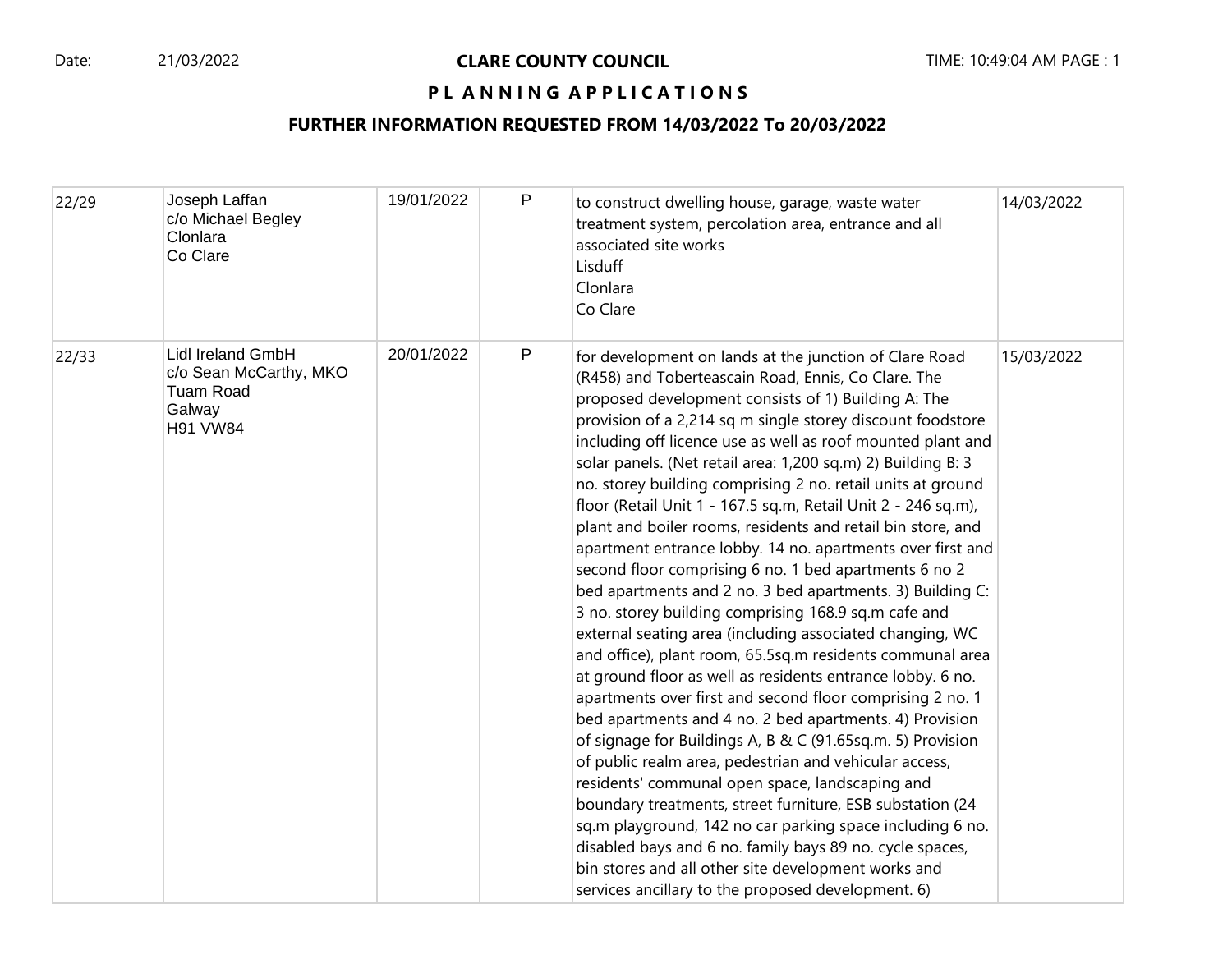## Date: 21/03/2022 **CLARE COUNTY COUNCIL** TIME: 10:49:04 AM PAGE : 1

## PL ANNING APPLICATIONS

|       |                                                                                                                                             |            |              | Demolition of existing structures on site including three<br>residential units, office block and ancillary buildings (Gross<br>Floor Area of demolition: 1,817sq.m) A Natura Impact<br>Statement will be submitted to the planning authority with<br>the application<br>Junction of the Clare Road (R458) and Toberteascain Road<br>Ennis<br>Co Clare |            |
|-------|---------------------------------------------------------------------------------------------------------------------------------------------|------------|--------------|-------------------------------------------------------------------------------------------------------------------------------------------------------------------------------------------------------------------------------------------------------------------------------------------------------------------------------------------------------|------------|
| 22/34 | Colin & Serena O'Donoghue<br>c/o Shaun Baxter<br>Knockumber<br>Navan<br>Co. Meath C15 WFW5                                                  | 21/01/2022 | P            | for the construction of a two storey type dwelling,<br>domestic garage, effluent treatment system and associated<br>site works<br>Nutfield<br><b>Bunratty Upper</b><br>Ruan<br>Co. Clare                                                                                                                                                              | 15/03/2022 |
| 22/35 | Michelle McDonagh &<br>Darren Ryan<br>c/o Aiden Fitzgerald<br><b>AF Engineering</b><br>Doolin<br>Co. Clare                                  | 21/01/2022 | $\mathsf{P}$ | for development which will consist of a dwelling house<br>with proprietary wastewater treatment system and<br>polishing filter together with ancillary site works<br>Carnaun<br>Doolin<br>Co. Clare                                                                                                                                                   | 15/03/2022 |
| 22/40 | Kilmurry Ibrickane<br>Development Project CLG<br>c/o Healy Partners Architects<br>The Mill<br><b>Glentworth Street</b><br>Limerick V94 F3X9 | 21/01/2022 | P            | for the development of a multi-purpose community<br>development incorporating inter alia, a hall, gym, café,<br>viewing area, enterprise space, car park and associated site<br>works<br>Kilmurry Ibrickane GAA Club<br><b>Phairc Naomh Mhuire</b><br>Quilty<br>Co. Clare V95 KW2Y                                                                    | 15/03/2022 |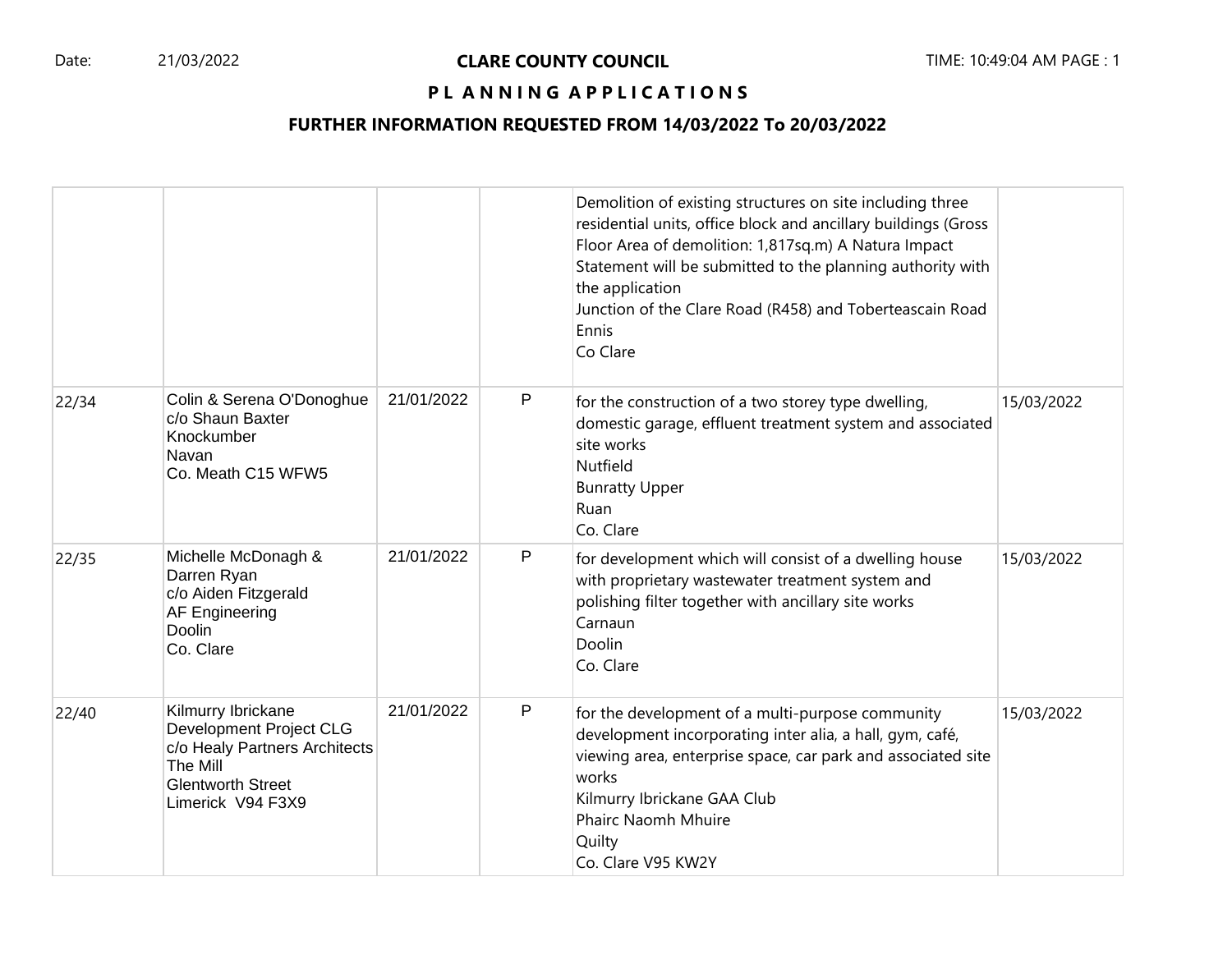## **PL ANNING APPLICATIONS**

#### **FURTHER INFORMATION REQUESTED FROM 14/03/2022 To 20/03/2022**

| 22/44 | Anthony Moloney<br>c/o Alex Russell Associates<br>Liscannor<br>Co Clare                                                                                       | 25/01/2022 | P | to construct a dwelling house, garage, wastewater<br>treatment system with outfall to existing Doolin Inn<br>wastewater treatment system, road access via existing<br>Doolin Inn road entrance and associated site works<br>Ballyvarra Tld<br>Fisherstreet<br>Doolin, Co Clare | 16/03/2022 |
|-------|---------------------------------------------------------------------------------------------------------------------------------------------------------------|------------|---|--------------------------------------------------------------------------------------------------------------------------------------------------------------------------------------------------------------------------------------------------------------------------------|------------|
| 22/46 | Margaret Clohessy & Frank<br>Canning<br>c/o PND Building<br><b>Consultancy Limited</b><br>Kilrush House<br><b>Frances Street</b><br>Kilrush Co Clare V15 CH68 | 26/01/2022 | P | to construct a new dwelling house, entrance, private<br>garage and sewerage treatment facilities on an infill site<br>along with all associated works<br>Rhynagonnaught<br>Doonbeg<br>Co Clare                                                                                 | 16/03/2022 |

#### **\*\*\* CONTROL REPORT \*\*\***

- Approval : 0
- Extension of Duration : 0
	- Outline : 0
	- Permission : 10
	- Retention : 0
- Permission Consequent : 0
	- Temporary :  $0$ 
		- 10

**\*\*\* END OF REPORT \*\*\***